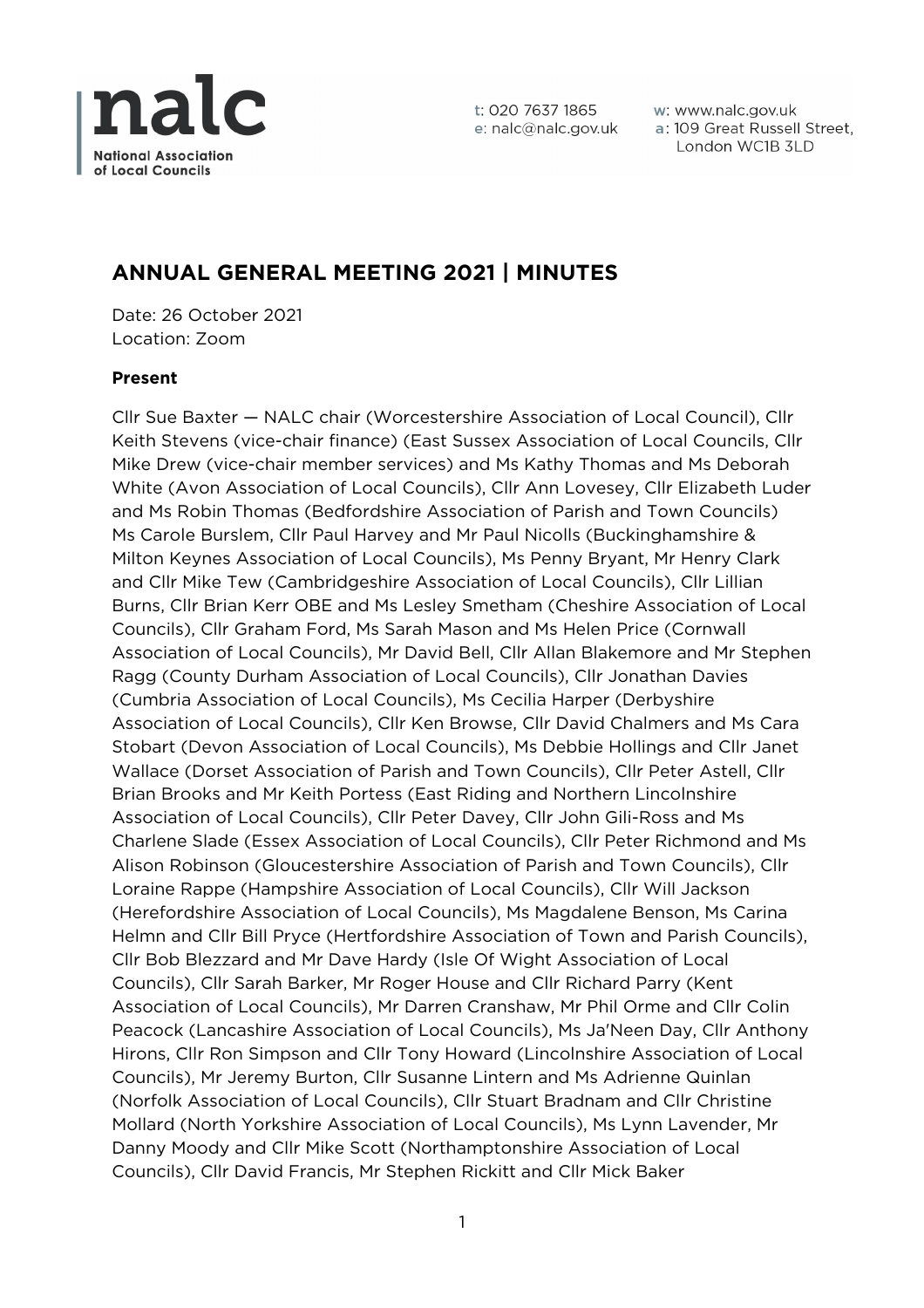

w: www.nalc.gov.uk a: 109 Great Russell Street, London WC1B 3LD

(Nottinghamshire Association of Local Councils), Ms Kiera Bentley, Cllr Katharine Keats-Rohan and Cllr Malcolm Leeding MBE (Oxfordshire Association of Local Councils), Cllr David Beechey and Cllr Ray Wickson (Shropshire Association of Local Councils), Cllr Jenny Lawrence, Mr Dave Mitton and Cllr Loretta Whetlor (Somerset Association of Local Councils), Mr Francis Jackson and Cllr Duncan Wright (South Yorkshire Association of Local Councils), Cllr Pat Ansell, Ms Lisa Horriltt and Mr Andrew McRae (Staffordshire Association of Local Councils), Ms Sally Longmate, Cllr William Sargeant and Cllr Mark Valladares (Suffolk Association of Local Councils), Cllr Steve Cosser and Mr Chris Howard (Surrey Association of Local Councils), Ms Bridgette Chandler and Cllr Rosie Weaver BEM (Warwickshire & West Midlands Association of Local Councils), Mr Martin Beaton (West Sussex Association of Local Councils), Cllr Peter Allison, Dr Michael Czwarno, and Mr David Mullen (West Yorkshire Association of Local Councils), Ms Katie Fielding, Cllr John Scragg and Mr Clive Hooper (Worcestershire Association of Local Councils).

# **Observers**

Ms Pauline Allon, Ms Julie Bell, Ms Sue Cooper, Ms Amanda Davis, Ms Denise Deighton, Ms Danielle Frost, Ms Christine Lalley, Ms Bridget Laraway, Ms Josephine Parish, Mr Justin Robinson, Ms Jackie Weaver, and Mr Stuart Rowde

# **NALC staff**

Jonathan Owen (chief executive), Steve Walker (head of finance and administration), Justin Griggs (head of policy and communications), Jane Moore (interim head of member services and solicitor), Claire FitzGerald (administration manager), Rajiv Dudakia (digital communications manager), Olivia Kane (receptionist and administrator), Nick Howell (campaigns intern), Anders Hanson (projects manager), Jessica Lancod-Frost (policy officer), Silvia Nicole (finance and administration officer), and Beverley Brown (finance and administration officer

# **1. Election of the chair of AGM**

**Resolved**: Cllr Sue Baxter be elected chair of AGM.

#### **2. Chair's welcome**

The chair welcomed all representatives to the meeting.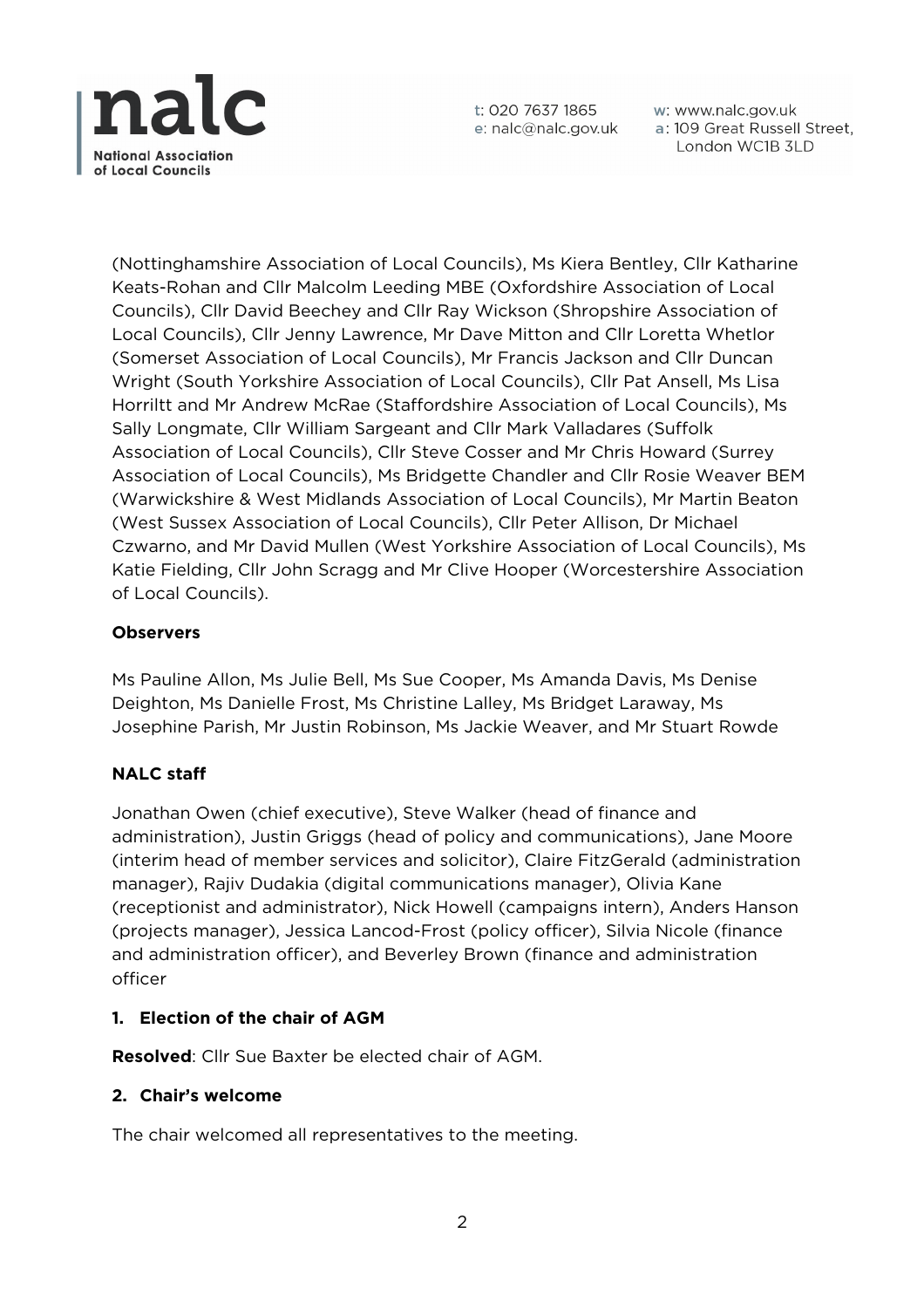

w: www.nalc.gov.uk a: 109 Great Russell Street, London WC1B 3LD

AGM remembered Cllr Dave Fleming of Durham Association of Local Councils and Cllr Stuart Hulse, a past vice chair of Cheshire Association of Local Councils, who passed away during the year.

# **3. Apologies received**

Douglas Denham St.Pinnock (West Sussex Association of Local Councils) and Cllr Alan Humphries (Worcestershire Association of Local Councils).

# **4. Presentation by Chris Rapley OBE from University College of London**

The chair of AGM welcomed all delegates to the first part of the AGM and welcomed our fantastic guest speaker professor Chris Rapley OBE from University College London.

Climate change is one of NALC's current big policy themes, alongside health and well-being and young people.

A theme that couldn't be any more relevant or important to England's 10,000 local councils, as we strive to build stronger, more resilient, and environmentally sustainable communities.

Just this week in the run up to COP26, NALC published its latest research on climate change, which shows over 50% of respondents have declared a #ClimateEmergency or biodiversity emergency or have a declaration pending. Tree planting, rewilding and transport are the top steps being taken by our councils. How big is the scale of the challenge facing the planet?

And are we right in our view that local councils have an important, and in fact growing, part to play?

Among his many notable roles and distinguished achievements, Professor Rapley has been Director of the Science Museum, Director of the British Antarctic Survey, Chairman of the London Climate Change Partnership and President of the Scientific Committee on Antarctic Research.

In 2014, he and the playwright Duncan Macmillan wrote the acclaimed play 2071. And more recently he was the Science Consultant on BBC1's 'Climate Change – The Facts' presented by Sir David Attenborough.

His current interests are in the role of climate scientists in delivering value to society and the communication of climate science.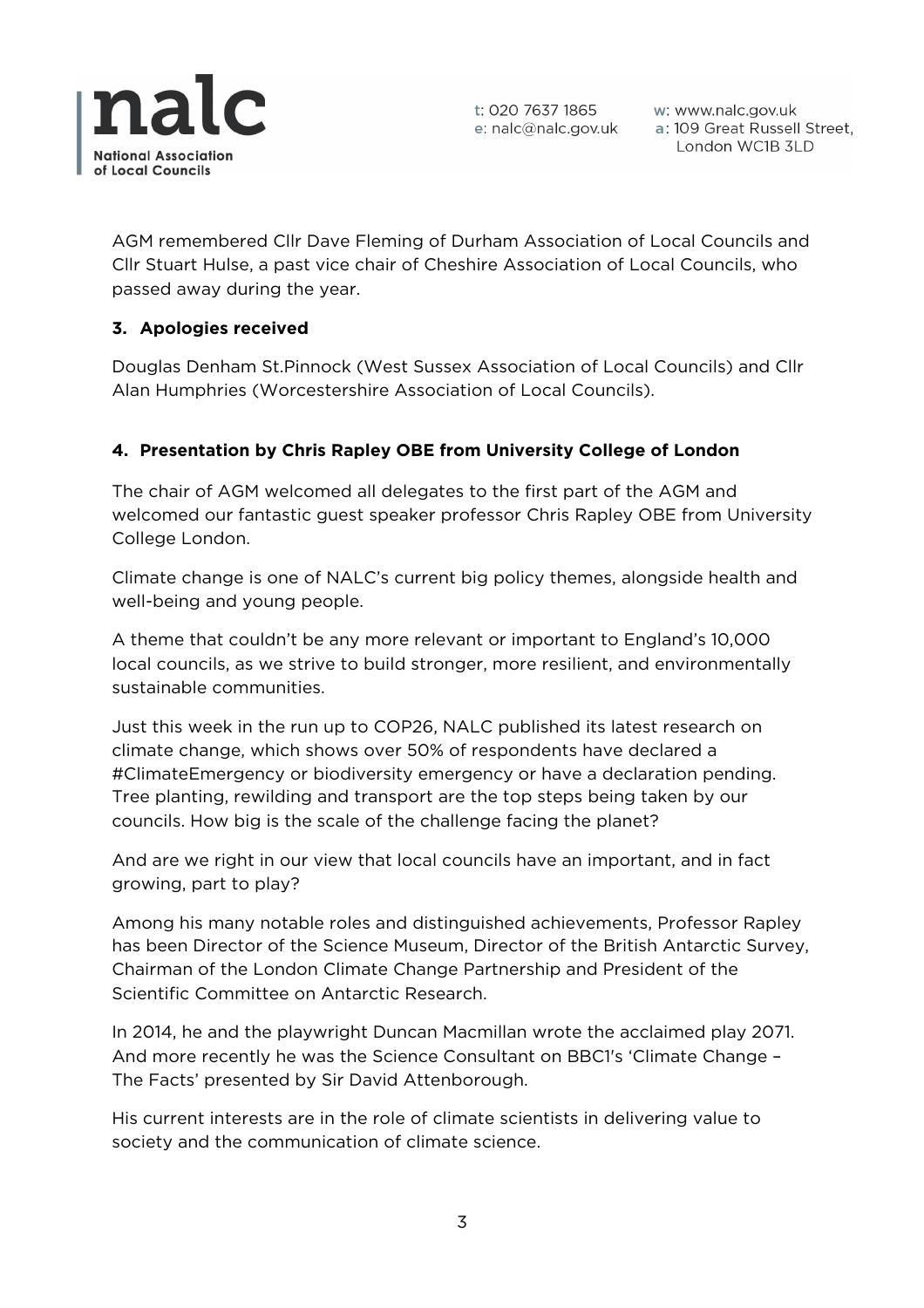

w: www.nalc.gov.uk a: 109 Great Russell Street, London WC1B 3LD

This segment of the meeting was livestreamed on NALC's social media platforms, to see the full click here along with the questions colleagues asked in the meeting.

# **5. Minutes of the 2020 Annual General Meeting – 27 October 2020**

The chair presented the minutes of the AGM held on 27 October 2020 and sought approval from the AGM.

AGM noted that Cllr Peter Astell of ERNLLCA had not been included in the list of attendees. It was confirmed that the minutes would be updated accordingly.

A vote was put and the minutes were approved by 72/82 of those voting with 10 abstentions.

**Resolved**: That the minutes of the AGM held on 27 October 2020 be approved.

### **6. Annual Report and annual accounts**

### **a. Annual Report**

The chair of NALC presented the Annual Report to the AGM. She took this opportunity to offer her thanks to Cllr Leeding MBE who was standing down as Oxfordshire representative. Cllr Baxter recalled how she sat next to Cllr Leeding at her first assembly. Our success is as a result your contributions to NALC and to the sector. Cllr Baxter thanked staff at 109 and her final thank you to all present.

Cllr Baxter commented on the time as chair, reflecting with the phrase "together we stand".

She was extremely proud to become NALC's chair when she was elected, the first female but hopefully not the last. If you have great female councillors ask them to get involved, talent spot.

Lobbying is important part of the role. We have had some great successes such as our success on referendum principles and with the abolition of the audit commission we have set up SAAA saving our councils a lot of money; our work on GDPR has saved the sector millions of pounds and our long-standing campaign work on the toilet tax has saved councils millions of pounds. Use these examples as a springboard for the future to save communities.

An effective standards regime underpins an effective and well-functioning democracy. We were successful in influencing the committee on standards in public life enquiry on the need to strengthen the regime. However, we are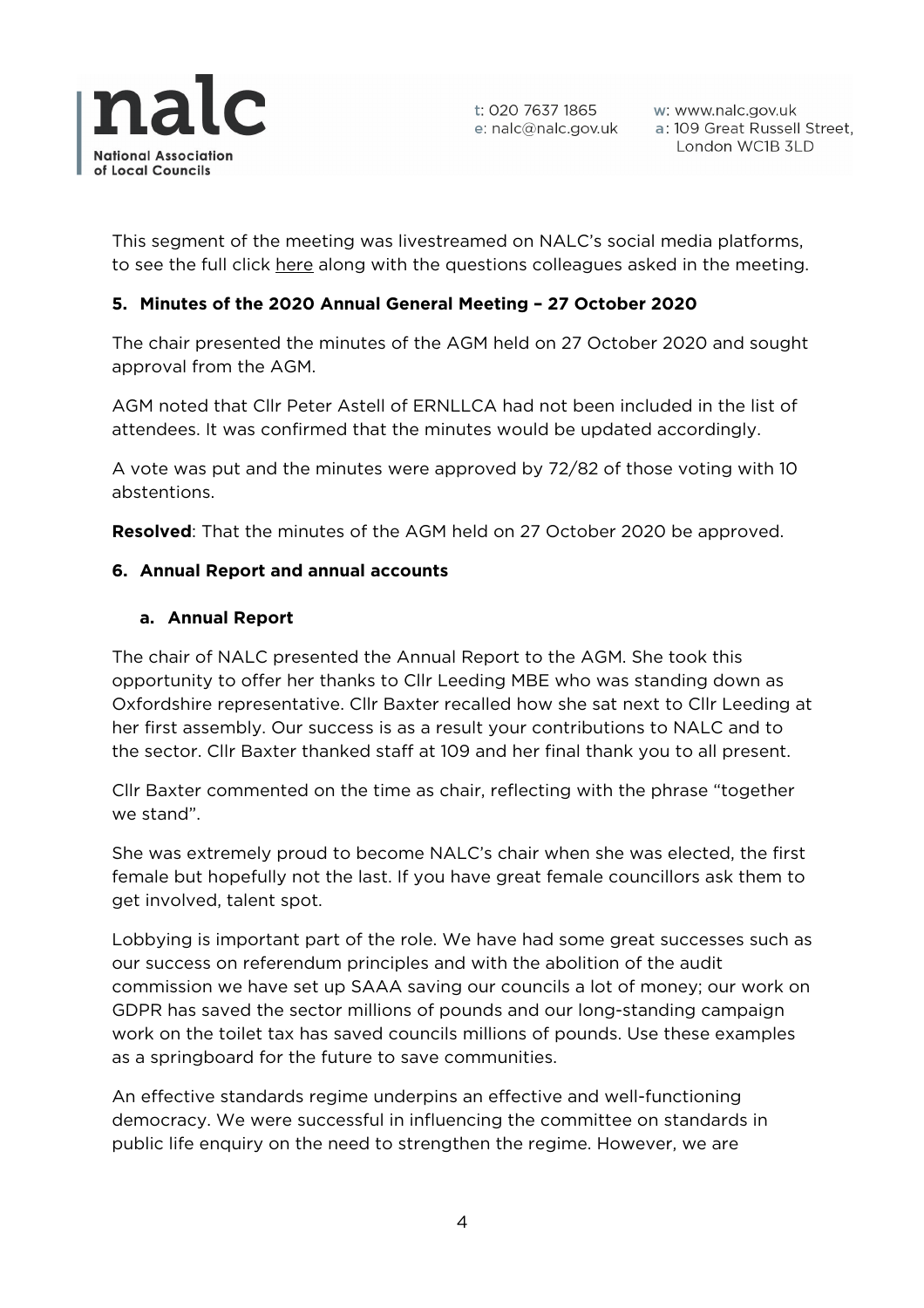

w: www.nalc.gov.uk a: 109 Great Russell Street, London WC1B 3LD

disappointed that the government has not responded despite our continued lobbying.

Our councils are ambitious and going beyond their tradition role. She cited examples of councils talking initiatives. The chair was proud to see our report with the Alzheimer's Society on building dementia friendly communities being presented to the PM in the gardens of Downing Street.

We recently published our latest report on what councils can do to prevent climate change.

Recognising and celebrating the work of councils is important and we are thrilled to support the star councils award.

Hosting a royal visit was a highlight during Cllr Baxter's time as NALC chair, when the Princess Royal, Princess Anne, attended the 2019 NALC annual conference in Milton Keynes.

Cllr Baxter reflected that the previous chairs have all contributed to make NALC great and that over her term of office, she worked hard to strengthen the relationship between NALC and county associations. During the pandemic the greater use of Zoom has enable more people to engage in meetings.

As for the future, we must stand together, and these would be her priorities:

- Lobbying by all of us all the time with your MPs. Everybody is fundamental to successful lobbying. Ministers listen to their MPs. Tell them about the good work we do and tell them about the issues you face, which they will take up on your behalf. We must lobby together to get the change we want to see.
- The second challenge is planning and local government reform. We have a part to play and a responsibility to current and future generations to build sustainable communities. Communities must be at the heart of the planning system. We must work together to ensure neighbourhood plans are strengthened and better and protected.

What do we want from reform? Are we prepared to change to get what we want?

Levelling up is taking shape. Cllr Baxter met Neil O'Brien MP recently. His view is empowering leaders and communities, boosting living standards, improve public services and restoring local pride. Our sector has a huge part to play in this. The government has an opportunity to help.

We need investment and support to build our capacity. We must invest in ourselves by training and improvement. We need to have more investment to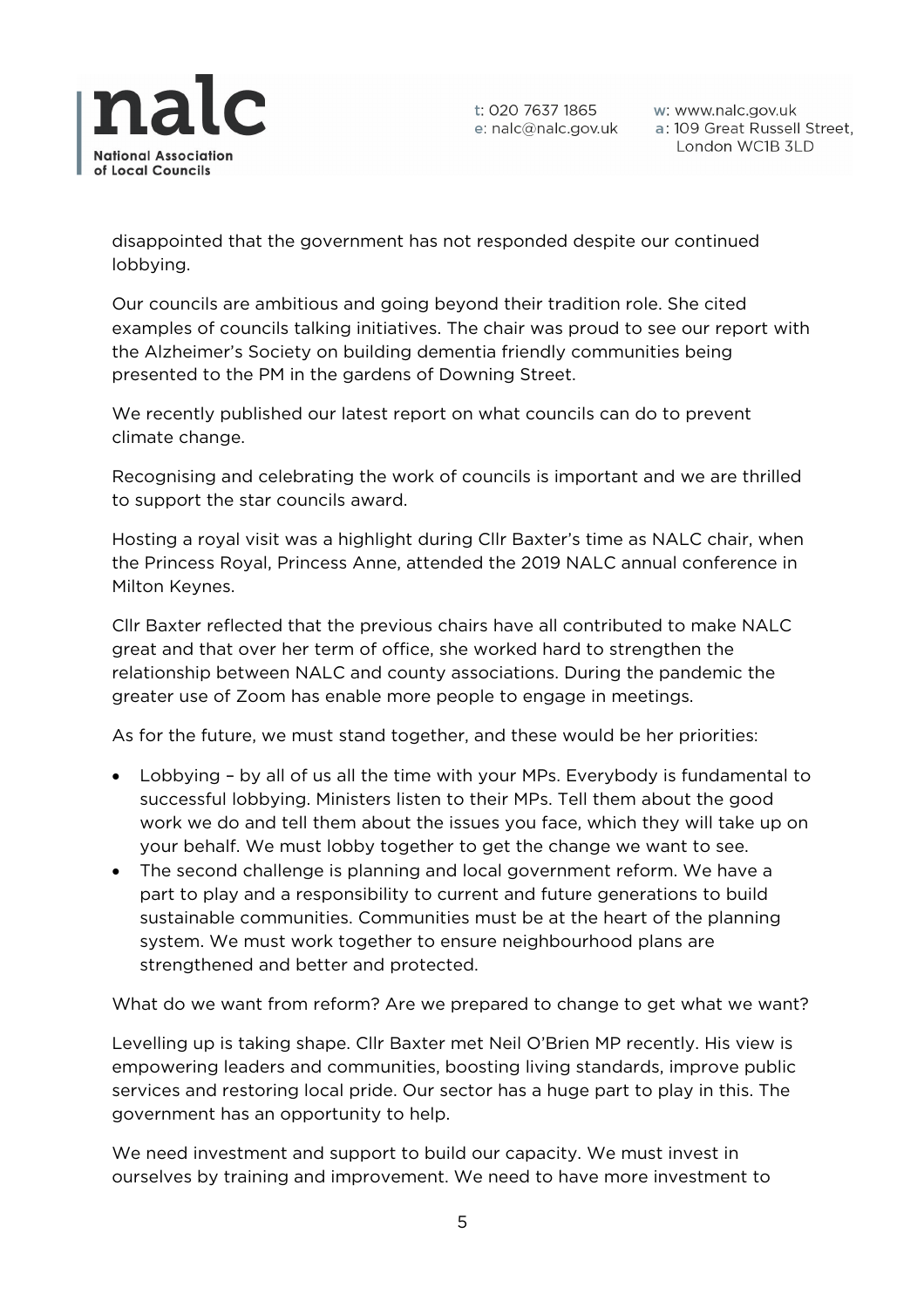

w: www.nalc.gov.uk a: 109 Great Russell Street, London WC1B 3LD

improve. We need to invest in our partners. We must invest in our communities, use the precept, and keep people and place at our heart.

We must stand together to secure the investment we need.

Good governance is important. We published a statement to promote civility and respect in public life. This project is supported by NALC and SLCC and we are working to secure further investment. This must stay at the top of our agenda.

It is vital we stand together to meet all these challenges, we must be ambitious, get new people involved, invest in ourselves and be confident in the future.

#### **Member services**

Cllr Drew provided an update on member services staffing and gave thanks to NALC staff.

- Charlotte Eisenhart, head of members services is on maternity leave. As a result, Jane Moore is acting head of member services in addition to role as legal services manager and Anders Hanson joined as projects manager in February.
- Linda Hammond left NALC in May with Lisa Etchell joining in August as projects officer.
- In legal, Gurvynda Paddan-White is on maternity leave. The team is covering this service within existing resources.
- KPIs have remained at the same level despite the current arrangements and resourcing.

Cllr Drew also provided AGM with an update on some of the recent work of member services including:

- Website a project plan is in place to ensure a new website is launched next year.
- Local Council Award Scheme two rounds of panels have been completed, and the third one is currently underway with results due in January.
- E-learning the pilot has been completed and plans are being drawn up for how this will develop.
- Being an interested party in the High Court virtual meetings proceedings this raised the profile of NALC local government sector colleagues.
- Legal Covid and meetings guidance issued.

A vote was put and the Annual Report was approved by 80/82 of those who voted with two abstentions.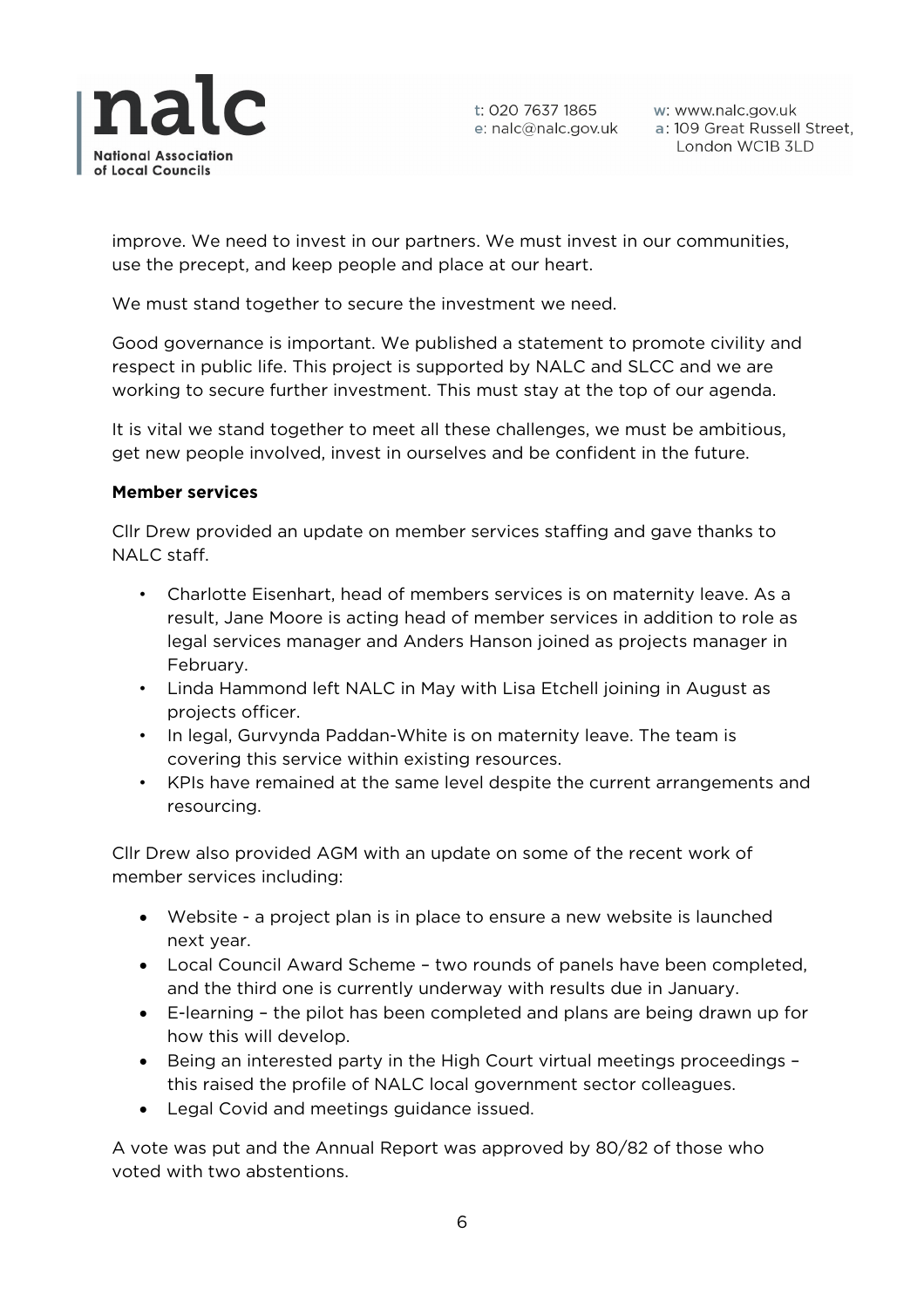

**Resolved (1)** That the Annual Report for 2020/21 be received and approved.

# **b. Annual accounts**

Cllr Stevens presented the annual accounts for 2020/21 to the AGM with an indicative budget for the next three years.

Cllr Davey updated AGM on progress with the review of governance documents. He also thanked Steve Walker, the head of finance and administration for his hard work and support over the past year.

A vote was put, and the annual accounts were approved by 81/83 of those who voted with two abstentions.

**Resolved:** That the audited annual accounts for 2020/21 be received.

# **7. Subscriptions to NALC**

AGM considered the recommendation by National Assembly on 16 September 2021 to increase the affiliation fee for 2022/23 to 7.49 pence per elector with a cap of £1,920 for larger councils.

Cllr Blezzard said that he was mandated to support no increase to the affiliation fee for this year. He argued that it would send the wrong message to increase the fee when councils are having to cope with decreased budgets.

Cllrs Valladares, Peacock, Johnson, and Parry all supported the increase outlining that it would be wrong to freeze the fee, that NALC already provides members with a value for money service and a 1% increase is below inflation which is in effect a decrease.

After a vote, 72 voting in favour, nine against and two abstentions, it was resolved that the affiliation fee for 2022/23 be increased to 7.49 pence per elector with a cap of £1,920 for larger councils.

**Resolved (1):** That the affiliation fee for 2022/23 be increased by 1.9% to 7.49 pence per elector with a cap of £1,920 for larger councils.

**Resolved (2):** That the budget for the years 2022/25 be received.

# **8. Motions to AGM**

**8.1.** Payment schedule of affiliation fee payments to NALC.

The Finance and Scrutiny Committee recommended a change in clause C of the Subscriptions section constitution in-order to improve the Association's cash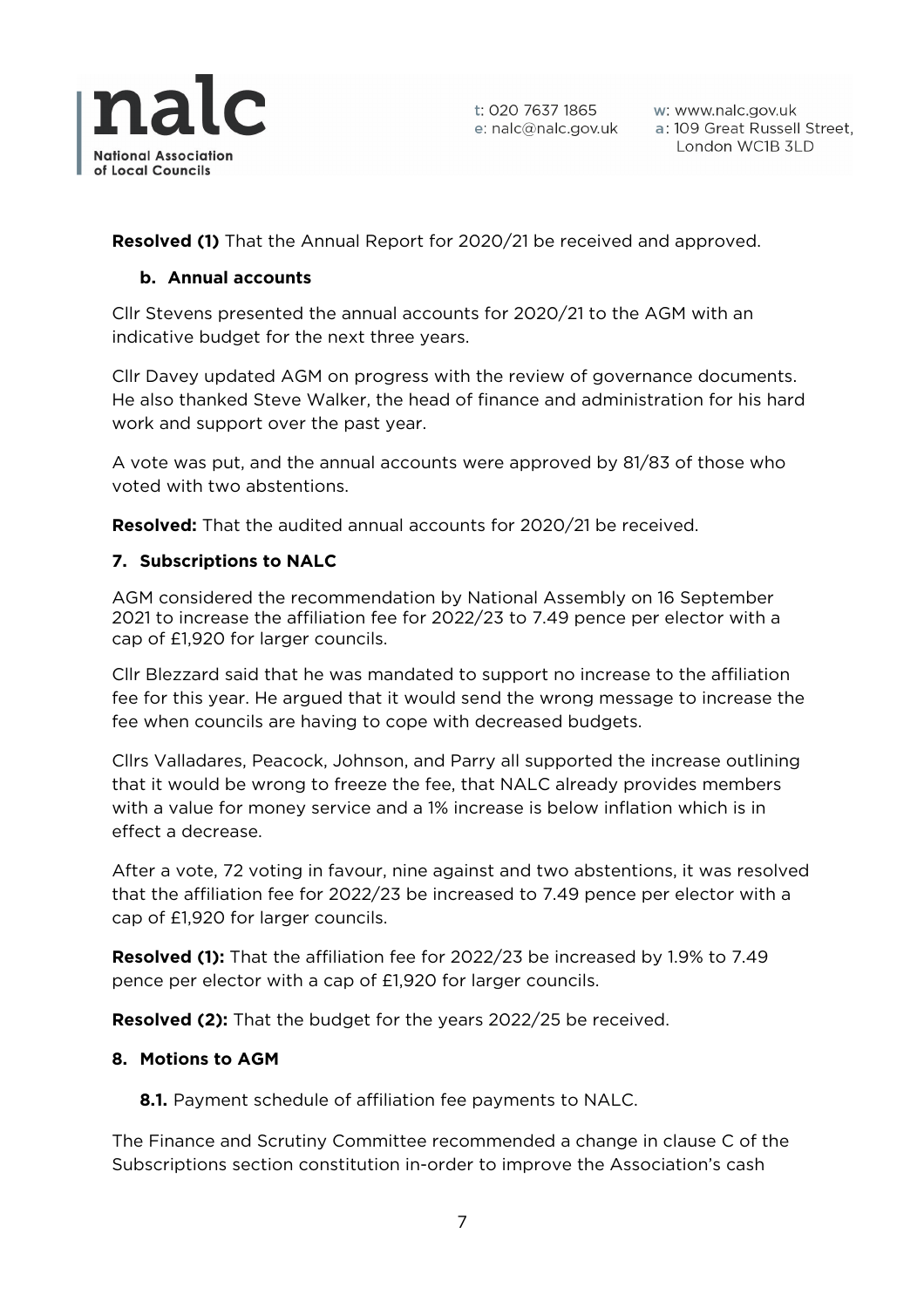

w: www.nalc.gov.uk a: 109 Great Russell Street, London WC1B 3LD

flow at the start of the year. Effectively the first payment to be made on or before 31 May, in place of 30 June.

### Change:

All county association subscriptions to NALC to be made in two instalments. The first payment on or before 30 June calculated at 80% of the total using the previous year's membership figure as a base with a balancing sum paid on or before the last day of September using figures supplied to NALC by 31 August at the latest for the current year. The failure of a County Association to pay by these dates may make the County Association no longer able to access services, provided on behalf of its member councils. Withdrawal of NALC services to a county association in these circumstances will be subject to a decision of Assembly.

#### To:

All county association subscriptions to NALC to be made in two instalments. The first payment on or before 31 May calculated at 80% of the total using the previous year's membership figure as a base with a balancing sum paid on or before the last day of September using figures supplied to NALC by 31 August at the latest for the current year. The failure of a county association to pay by these dates may make the county association no longer able to access services, provided on behalf of its member councils. Withdrawal of NALC to a county association in these circumstances will be subject to a decision of Assembly".

A vote was put, and the motion was defeated by 60 to 17 with six abstentions.

The chair suggested that the Finance and Scrutiny Committee review the whole subscription process over the next year and put a new motion to the next AGM.

**Resolved**: That the motion be not approved.

# **8.2.Use of the word chair**

It is proposed that the term chairman in the NALC constitution is replaced with the gender-neutral term chair.

A vote was put, and the motion was unanimously approved.

**Resolved:** That the motion be approved.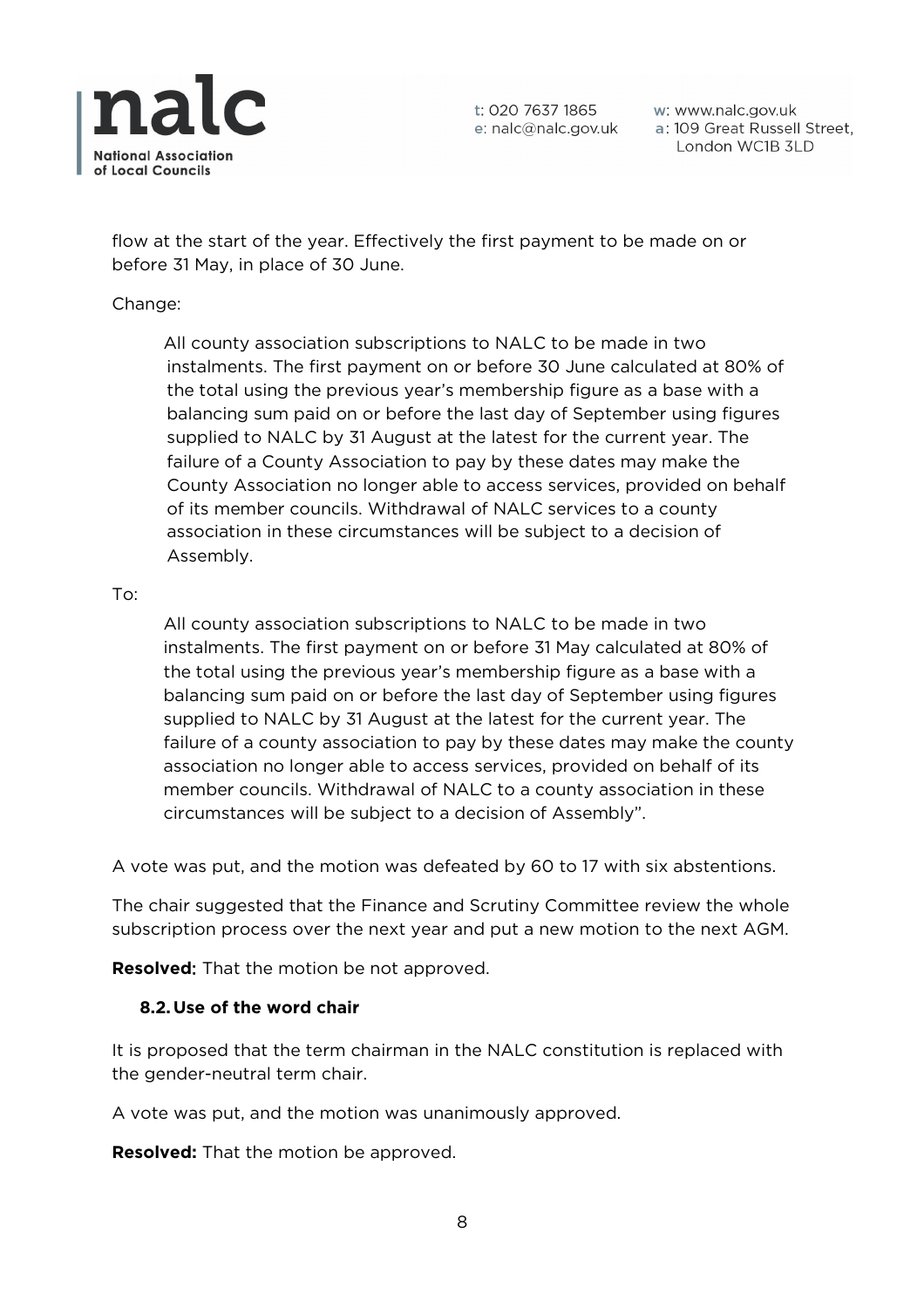

# **8.3.**Appointment of parliamentary vice-presidents

It is proposed that AGM approves the appointment of an unspecified number of parliamentary vice-presidents to enhance the Association's influence. "That the constitution be altered with the addition of a new little c under honorary officers, p10 – "That in addition NALC appoints parliamentary vice-presidents to further the sector's influence in Parliament"*.* 

A vote was put and the motion was unanimously approved

**Resolved:** That the motion be approved.

# **9. Appointments**

**9.1.** Election of President

It was proposed that Baroness Scott of Needham Market be elected as president of NALC.

A vote was put and the motion was unanimously approved.

**Resolved:** That the motion be approved.

**9.2.**Election of Working Vice Presidents

Mike Drew proposed It was proposed that NALC appoints the following vice presidents of NALC, Cllr Sue Baxter and another to be delegated to National Assembly

A vote was put, and the motion was unanimously approved.

**Resolved:** That the motion be approved.

# **9.3.Election of parliamentary vice-presidents**

It was proposed that the follow be elected as parliamentary vice-presidents of NALC.

- Baroness Bennett of Manor Castle
- Lord Lytton
- Lord O'Shaughnessy
- Andrew Gwynne MP

A vote was put, and the motion was unanimously approved

**Resolved:** That the motion be approved.

**9.4.**Appointment of auditor